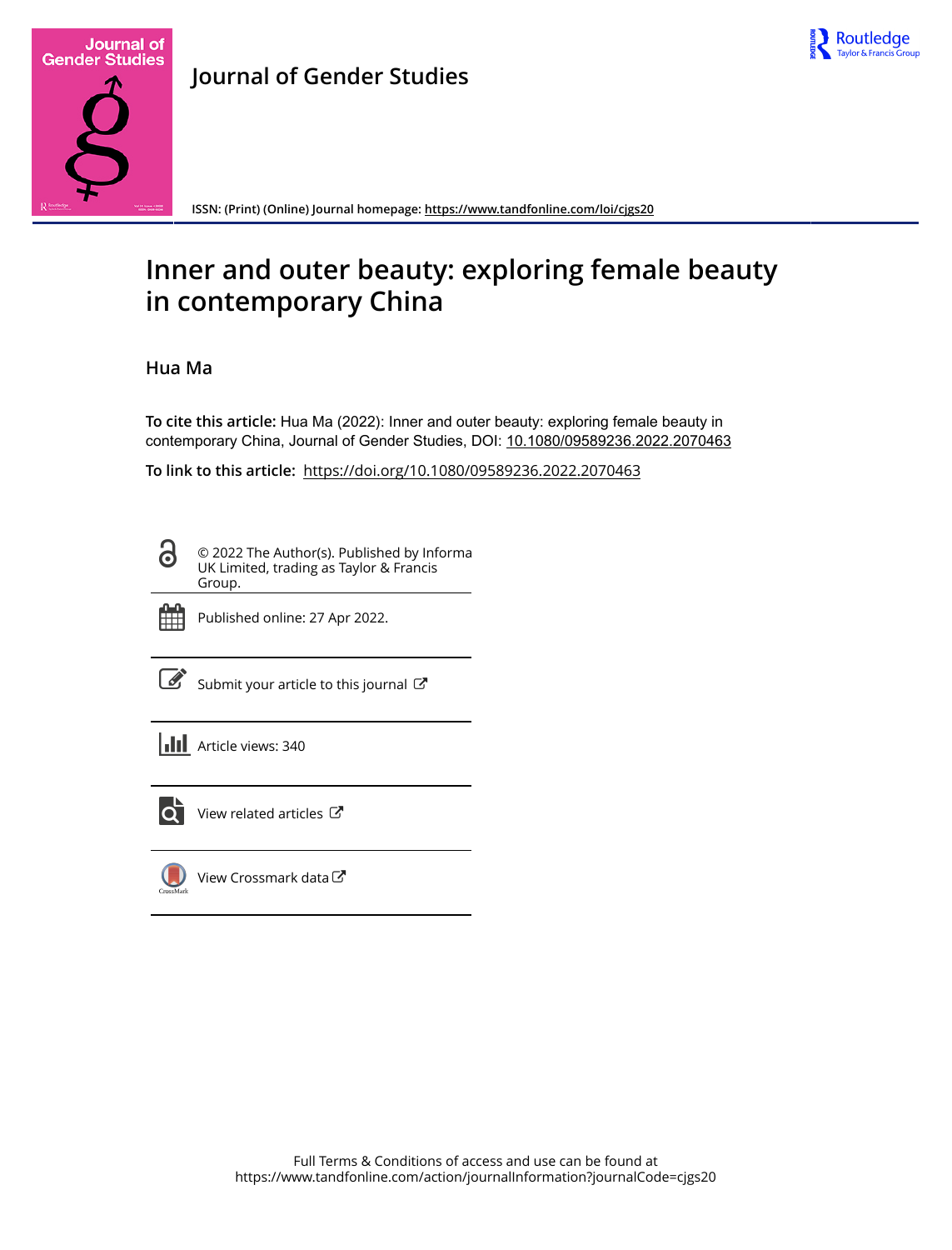# RESEARCH ARTICLE

**a** OPEN ACCESS **a** Check for updates

Routledae Taylor & Francis Group

# **Inner and outer beauty: exploring female beauty in contemporary China**

## Hu[a](http://orcid.org/0000-0002-2783-7252) Ma<sub>l</sub>

Department of Film, TV and Media, University of East Anglia, Norwich, UK

#### **ABSTRACT**

Based on 20 semi-structured interviews, this qualitative study explores young Chinese women's understandings of female beauty. It reveals that participants' understandings of female beauty are not limited to outer beauty (waizaimei, 外在美), but rather foreground the importance of 'inner beauty' (neizaimei, 内在美). The data found that these concepts have a symbiotic relationship whereby each affects the other. According to the findings, the concepts of inner and outer beauty are not oppositional but are both important for participants to gain 'empowerment'. Yet participants placed a higher value on inner beauty which was seen as enabling them to resist the pressures of outer beauty standards. The article argues, however, that discourses of inner beauty are not value free and are influenced by a variety of dominant discourses such as state interest and the beauty industry. In this regard, inner beauty needs interrogation and cannot simply be perceived as a tool for women's empowerment. The discussion sheds light on the young Chinese women's understanding of beauty in relation to gender and feminism in a Chinese context. The article provides a culturally grounded approach to beauty in China and adds to feminist understandings about beauty.

#### **ARTICLE HISTORY**

Received 31 August 2021 Accepted 20 April 2022

#### **KEYWORDS**

Beauty; inner beauty; young women; China; feminism

# **Introduction**

The year 2016 saw a variety of beauty challenges circulating on Chinese social media aimed at women. One of the challenges was coined the '#A4waist challenge' where women compared their waist size to the width of a standard A4 sheet of paper. Women who could hide their waist behind a sheet of A4 size paper (21 cm wide) were encouraged to post their photos on social media as a way to 'prove' their beauty. This online beauty challenge reinforced rigid beauty standards for Chinese women – a set of ideologies which have a long history.

<span id="page-1-2"></span><span id="page-1-0"></span>When the People's Republic of China was established in 1949, the Communist Party encouraged women to abolish beauty practices to achieve women's liberation which was one of their revolutionary goals. This abolition was believed to free women from objectification and empower them whilst also introducing social equality (Gilmartin, [1994](#page-12-0)). Following the economic reform in 1979, the development of the beauty industry impacted on gender politics which scholars have interpreted as turning Chinese women into objects through the male gaze (Xu & Feiner, [2007](#page-13-0)). The importance of female appearance is emphasized in China, and people refer to contemporary China as 'the era of face-judging' (kanlianshidai, 看脸时代) (Du, [2015](#page-12-1)). Compared to socialist China where most women rarely wore makeup (Ip, [2003](#page-12-2)), recent marketing surveys conducted in 2015 show that over 57% of females wear makeup daily, and spend an average of 30.1 minutes a day applying cosmetics (The

<span id="page-1-1"></span>**CONTACT Hua Ma <b>C**hua.ma@uea.ac.uk **D**epartment of Film, TV and Media, University of East Anglia, Norwich NR4 7TJ, UK © 2022 The Author(s). Published by Informa UK Limited, trading as Taylor & Francis Group.

This is an Open Access article distributed under the terms of the Creative Commons Attribution License (http://creativecommons.org/licenses/by/4. 0/), which permits unrestricted use, distribution, and reproduction in any medium, provided the original work is properly cited.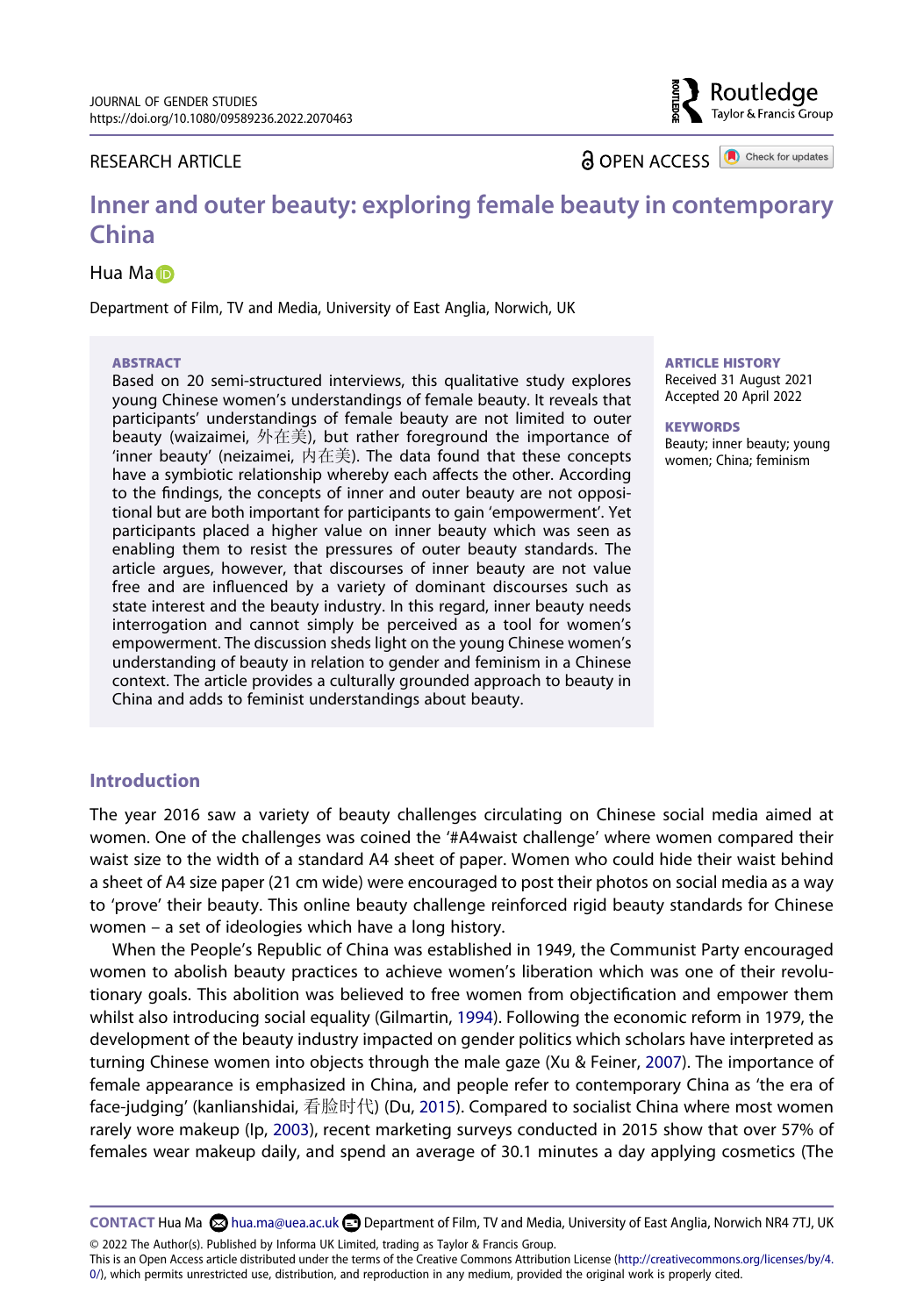<span id="page-2-2"></span>Nielsen Company, [2015](#page-12-3)). Furthermore, according to Baidu Marketing Centre [\(2020](#page-11-0)), p. 77% of cosmetic consumers are female compared to 23% male. This data suggests that attention to beauty culture may be pervasive for Chinese women.

In response to this context and drawing on qualitative data from 20 in-depth interviews with young Chinese women who are living in Beijing, this study examines how female beauty is constructed and understood by the participants through a discussion of their beliefs, experiences, and motivations regarding their engagement with beauty practices. Therefore, the crucial intervention of this article is to offer a culturally grounded perspective on empirical understandings of female beauty that includes the concepts of inner and outer beauty. This article addresses the following questions from a feminist perspective: How is female inner and outer beauty understood in the experiences of young Chinese women aged between 18–25 years and does this beauty discourse have any social or political implications? What is the relationship between the concepts of inner and outer beauty and how do participants negotiate these concepts to gain empowerment?

## **Literature review**

## *Beauty culture and feminism*

<span id="page-2-10"></span><span id="page-2-8"></span><span id="page-2-7"></span><span id="page-2-6"></span><span id="page-2-3"></span><span id="page-2-1"></span>Western feminists have a long history of studying beauty culture reaching back to the 1970s. A major aspect of the debate on beauty practices has centred around the dualism of oppression and liberation. On the one hand, some feminists argue that female bodies are oppressed by patriarchal power and that beauty practices function as a means of patriarchal control (Chapkis, [1986;](#page-11-1) Dworkin, [1974](#page-12-4); Orbach, [1978\)](#page-12-5). On the other hand, some feminists believe that women engage with beauty practices to embrace their 'femininity' as a way of liberating themselves from patriarchy whilst gaining empowerment and pleasure (Arthurs & Grimshaw, [1999](#page-11-2); Cahill, [2003](#page-11-3); Davis, [1991](#page-11-4); Frost, [1999\)](#page-12-6). What is actually meant by 'empowerment' here however is often not fully elaborated, and it is acknowledged that this discourse is highly complex. This is particularly so in relation to debates about postfeminism. Feminist media scholars critique of women's empowerment is largely related to commercial discourse (Banet-Weiser, [2015](#page-11-5); McRobbie, [2009](#page-12-7); Tasker & Negra, [2007\)](#page-12-8). For example, advertising uses the term and ideas of 'empowerment' to promote beauty products yet has no intention to empower individual customers in other environments such as politics and work (Whelehan, [2000](#page-13-1)). Therefore, the term empowerment has multiple interpretations which are socially constructed. Within the context of this paper, empowerment is understood as a means women can exercise political power, utilize resources to achieve their own goals and improve the quality of their lives (Adams, [2008\)](#page-11-6). So, although women may 'feel' empowered through gaining personal and social benefits, this paper makes the case that this is limited because it doesn't improve their political power nor change their position within Chinese patriarchal society. This paper therefore remains critical of the ways in which the young Chinese women in this study use the concept of 'empowerment' in relation to beauty culture.

<span id="page-2-11"></span><span id="page-2-9"></span><span id="page-2-5"></span><span id="page-2-4"></span><span id="page-2-0"></span>Furthermore, it is also clear that the academic and cultural context of postfeminism has shaped discourses on beauty culture. Although there are many definitions of postfeminism, I refer to postfeminism as a cultural discourse which suggests women are now defined by individuality, choice and agency (Gill, [2007\)](#page-12-9). In line with broader critics of postfeminism, some feminist scholars suggest this argument, that women gain empowerment and pleasure from beauty practices, overstates women's agency and ignores the continuing constraints of patriarchal structure (Bartky, [1997;](#page-11-7) Bordo, [2003\)](#page-11-8). They illustrate how women's personal choices are shaped by the beauty system through self-discipline and self-surveillance. Thus, many feminists pay attention to the discursive framework of beauty practices by exploring how women's choices are constructed and limited (Braun, [2009](#page-11-9); Crann, Jenkins, Money, & O'Doherty, [2017](#page-11-10); Stuart & Donaghue, [2011\)](#page-12-10).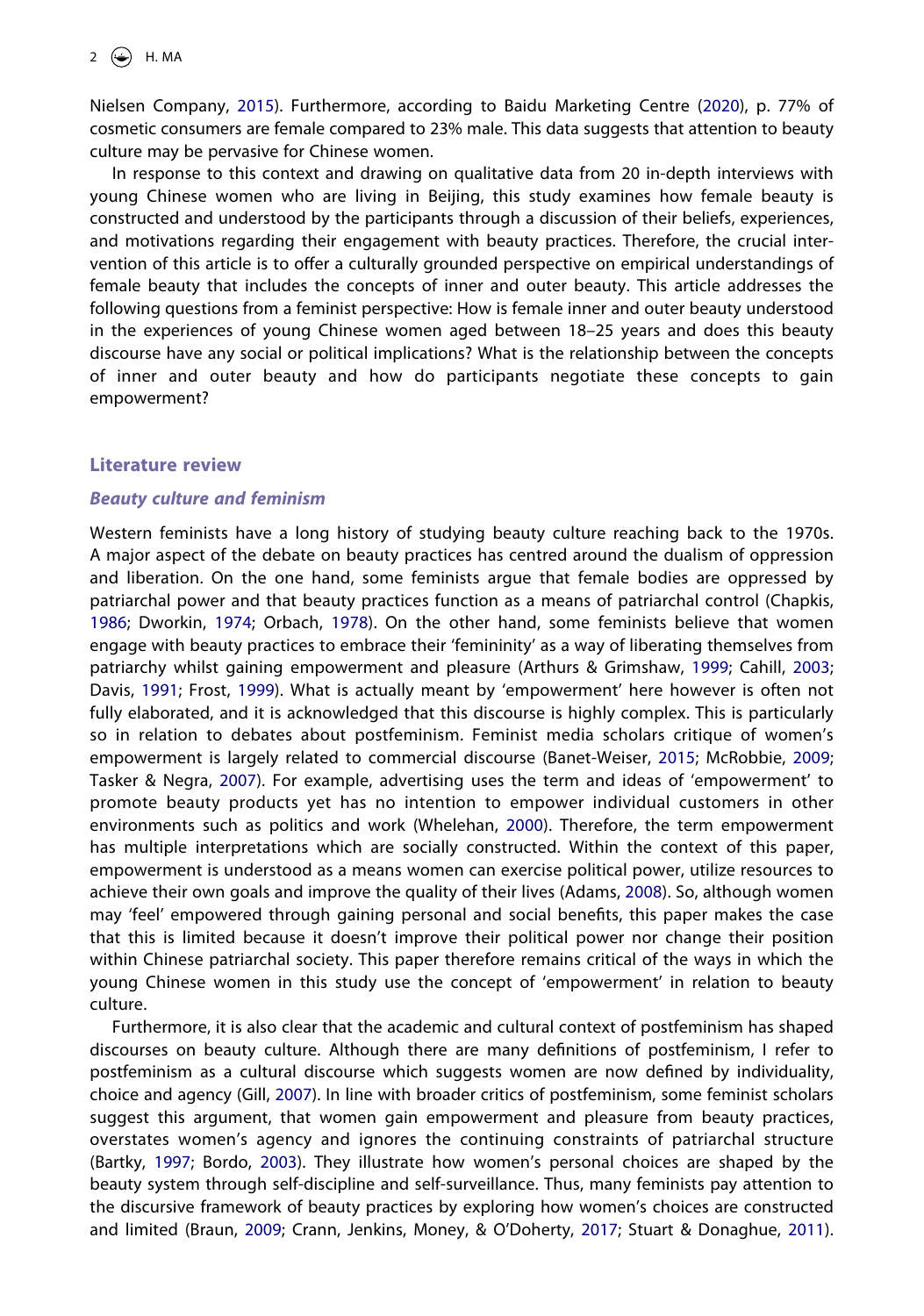<span id="page-3-9"></span><span id="page-3-2"></span>Currently, some Western feminists have sought to move beyond a focus on the female body by paying attention to women's interior and/or psychic life (Banet-Weiser, [2015;](#page-11-5) Gill & Orgad, [2015](#page-12-11); Scharff, [2016](#page-12-12)). These feminists discuss how women can cultivate psychological strength to survive in a neoliberal society.

<span id="page-3-4"></span><span id="page-3-0"></span>The majority of literature produced on beauty work is based on research within a Western context, so would benefit from the addition of more non-Western research. With the development of the beauty industry, globalization, and the media, beauty standards have arisen which have created social issues such as anxiety for women regarding their appearance on a global scale (Jha, [2016\)](#page-12-13). Women from different countries, religions and races face similar issues (Craig, [2006;](#page-11-11) Listyani, Sadewo, & Legowo, [2018;](#page-12-14) Miller, [2006](#page-12-15); Tate, [2007;](#page-12-16) Varghese, [2017\)](#page-12-17). In this regard, there is a need for research which addresses the cultural and political specificities of beauty culture within particular national contexts.

#### <span id="page-3-8"></span>*Chinese context of beauty*

The concept of inner and outer beauty in China can be traced back to ancient Chinese philosophy. Man [\(2000\)](#page-12-18) found that the concept of female beauty within the ancient Chinese philosophical tradition of Daoism emphasizes female body and sexual attractiveness (characteristics fitting within the concept of outer beauty), whereas the female beauty within the philosophical teachings of Confucianism focuses more on a female's moral virtues (characteristics fitting with the concept of inner beauty). Although Daoism and Confucianism's emphasis on women's beauty may seem to be conflicting, Man ([2000](#page-12-18), p. 176) argues that they affect each other and maintain a 'super-stable equilibrium' in Chinese culture.

<span id="page-3-11"></span><span id="page-3-10"></span><span id="page-3-7"></span><span id="page-3-5"></span><span id="page-3-3"></span><span id="page-3-1"></span>Only a small number of feminist studies have been conducted in relation to Chinese beauty culture. In this regard, scholars have mainly focused on the influence of the beauty industry (Harden & Chiung-Fang, [2014;](#page-12-19) Liu, [2017;](#page-12-20) Xu & Feiner, [2007](#page-13-0); Yang, [2017](#page-13-2)); engaged with the debate regarding Western influence on Chinese beauty ideals (Xie & Zhang, [2013](#page-13-3); Zhang [2012](#page-13-4)); and studied women's motivation to engage in beauty practices (especially cosmetic surgery) (Evans, [2001](#page-12-21); Luo, [2012](#page-12-22); Wen, [2013;](#page-12-23) Yang, [2011](#page-13-5); Zhang, [2013\)](#page-13-6). As part of this literature, researchers have identified and noted the established relationship between inner and outer beauty (Lotti, [2018](#page-12-24); Luo, [2013;](#page-12-25) Man, [2000](#page-12-18); Zhang, [2012\)](#page-13-4). For instance, Man ([2000](#page-12-18)) discusses the notion of female beauty in Confucian and Taoist teachings through analysing female beauty in courtesan culture. According to Man, having outer beauty such as a beautiful appearance and inner beauty such as an intellectual talent were both perceived as necessary for female courtesans. Yet Man [\(2000\)](#page-12-18) also found that the traditional Chinese concepts of inner and outer beauty are less apparent in the mass media as more attention is given to fashion and looks for women which might be attributed to the influence of Western beauty standards and Western fashion industry. Furthermore, Luo ([2013](#page-12-25)) discusses the complexities of inner and outer beauty in relation to consumerism and post-socialist gender politics in Contemporary China, and found that the notion of inner beauty has shifted from Confucian's moral practices such as chastity, obedience and filial piety to an emphasis on women's intelligence and education. Moreover, in her empirical study, Zhang [\(2012\)](#page-13-4) found that inner beauty consists of characteristics such as personal qualities, good manners or posture, confidence and how a woman presents herself.

<span id="page-3-12"></span><span id="page-3-6"></span>In summary, within the Chinese context, the extant scholarship focuses on outer beauty and *marginalizes* the significance of inner beauty – despite scholars identifying that inner beauty is just as important and sometimes more important than outer beauty for Chinese women. Therefore, the relationship between inner and outer beauty has not received sustained attention in existing literature, particularly from an empirical point of view. This article seeks to address this omission, specifically by analysing the discourse of inner and outer beauty within the context of Chinese culture whilst addressing how young women negotiate beauty discourse.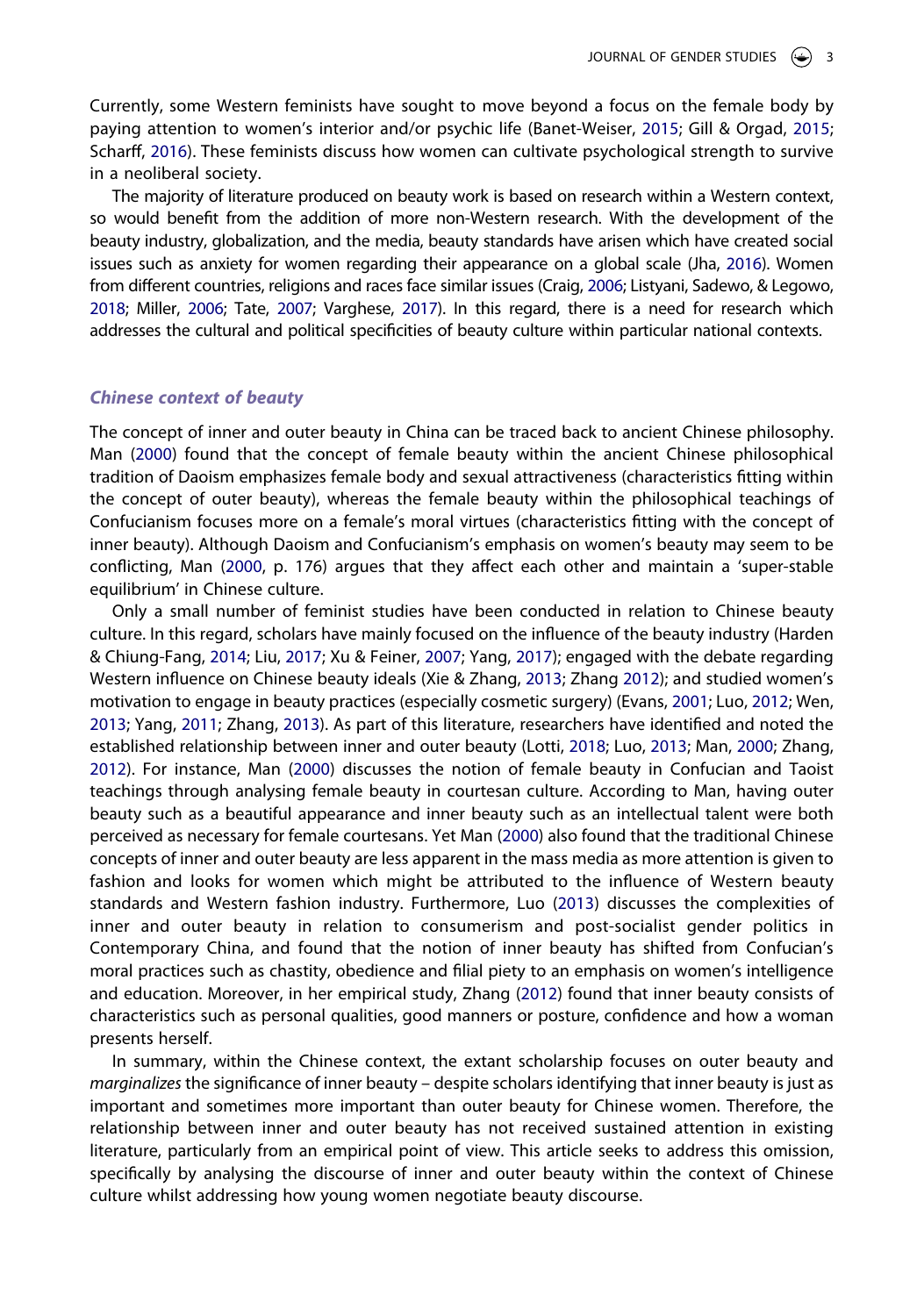# **Methodology**

<span id="page-4-3"></span>Twenty Chinese females aged between 18–25 years were then recruited to participate in this study. This age group was selected because of data collected by the China Medical Beauty Consultation White Paper which suggested that this is the age group where engagement with beauty practices is most sustained (Yin, [2019](#page-13-7)). Ethical approval was obtained from [University name omitted to protect anonymity] in September 2019. I used a snowballing sample that started via recruitment posts on my social media account. Due to the age group I was targeting, some of the women were at university. I thus used an existing educational contact at a university in Beijing to help facilitate the recruitment process. Participants were given the choice as to whether to meet in person or online. Sixteen interviews took place in coffee shops in Beijing, and 4 participants were interviewed online. All my participants have a higher education background, either they were university students or graduated from university.

<span id="page-4-1"></span><span id="page-4-0"></span>I was raised and studied in Beijing where this research was conducted. As such, I purposely chose a group of women with whom I shared a similar cultural background as it allowed me to use my partial 'insider' status to gain access to interviewees. According to Oakley [\(1981\)](#page-12-26), this insider status can decrease the imbalance of power and authority between researcher and participant, although it does not eradicate it (Hesse-Biber, [2014](#page-12-27)). For example, Tang [\(2002\)](#page-12-28) found that a PhD student is perceived as a successful achiever in China, so my 'status' of being a bilingual PhD student who has lived in the UK for many years could potentially alienate some participants. In consideration of this I tried to create a welcoming and accepting atmosphere by being friendly and approachable. I hoped that by conveying my genuine interest in my participants opinions through attentively listening to them, it would allow them to realize that their opinions were of value and worth sharing.

<span id="page-4-2"></span>The interview schedule was semi-structured and designed to encourage participants to discuss three key themes, which included: 1) perceptions of female beauty ideals 2) whether female beauty/ female appearance is considered to be important 3) attitudes towards and engagement with female beauty practices. Each participant was given a pseudonym, and the interviews were recorded and transcribed verbatim. Each interview lasted between one and two hours. As my participants are Chinese, the interview questions, answers and discussions were in Chinese. I therefore believed it necessary to code and analyse the data in Chinese. The language contains cultural subtleties which could be lost if the data was translated before coding and analysis, as such, the data was translated only after coding and analysis. The data was analysed following Willig's [\(2008](#page-13-8)) six steps for Foucauldian Discourse Analysis (FDA) which focuses on identifying the available discourses within a culture, economy and its implication for people who live within it. FDA enabled me to identify the main themes and topics within the interviews, which emerged as: 1) inner and outer beauty are inseparable; 2) outer beauty matters; 3) inner beauty is more important than outer beauty; 4) the discourse of inner beauty. I analysed each theme in detail and selected extracts to represent these themes.

# *Findings*

## *Inner and outer beauty are inseparable*

This study began by allowing participants to describe female beauty from their own perspective. Although, it is recognized here that such descriptions are inevitably shaped by wider social constructions and discourses, there is also value in giving voice to women to hear and learn from their thoughts and experiences. Most of the participants repeatedly discussed the discourse of outer and inner beauty despite there being no prompt to address inner beauty during the different stages of the interview. Within 15 of the 20 interviews, inner and outer beauty were frequently discussed and often articulated as fundamentally interlinked. For example, even when a question was designed to discuss an aspect of outer beauty, e.g. 'Can you tell me if female appearance is important?', the participants would often move on to foreground the importance of inner beauty: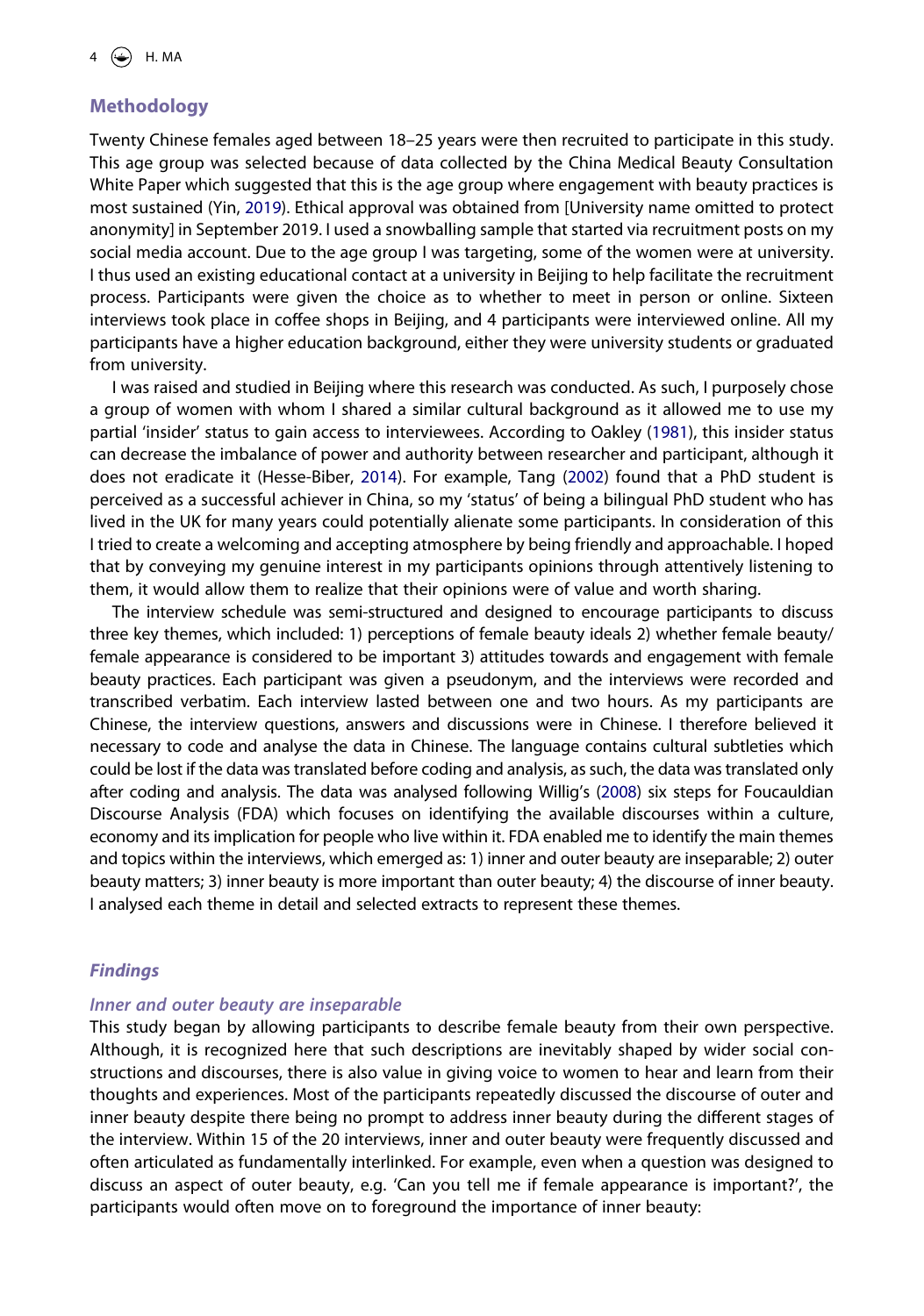I think female's outer appearance is surely important, definitely important. . . . Inner beauty is surely important as well, because any beauty without inner beauty is just skin without a soul. (Wenwen, postgraduate student)

Wenwen's feels that discussing outer beauty without inner beauty would be inadequate to understand the concept of beauty. This quotation illustrates a common theme in the interviews: that inner and outer beauty are inseparable. For instance, when participants were asked to describe their female beauty ideal some participants told me directly that inner and outer beauty were connected. For example, after participant Ping reflected on my question she replied, 'female beauty is not only the physical appearance but also the inner beauty'. In comparison, other participants indirectly conveyed how these concepts were seen as inextricably linked such as when some participants seemed a little confused at the vagueness of my question and asked me to clarify whether I wanted to talk about inner or outer beauty:

Researcher: Could you describe your female beauty ideal?

Sherry: My ideal beauty. Do you mean ideal outer appearance or ideal personal state? (Sherry, office worker)

Sherry's understanding of the female beauty ideal comprises both outer beauty and inner beauty. Although she did not use these specific terms, she clearly defined and distinguished between these two concepts using the words 'ideal outer appearance' and 'ideal personal state'. These findings suggest that many of the participants are influenced by, or in the very least uphold beliefs that are in line with pervious findings regarding female beauty which have an emphasis on both inner and outer beauty (Ip, [2003;](#page-12-2) Man, [2000](#page-12-18)).

#### *Outer beauty matters*

<span id="page-5-0"></span>The term outer beauty in this study refers to women's physical attractiveness according to mainstream beauty standards. Through engaging with beauty practices women achieve normalized outer beauty standards that can enhance their attractiveness. In line with previous research (Zhang[,2012,](#page-13-4)[2013](#page-13-6)), this study found that these beauty standards are relatively explicit and comprise of key facial features characterized as having: a watermelon seed shaped face; a sharp chin; a tiny face; big eyes; double eyelids; a tall nose; and physical features characterized as being tall and slim. The rise of microcelebrity (wanghong, 网红) culture normalized these beauty standards (Peng, [2021\)](#page-12-29), so participants refer to women who fit into this beauty standard as having a microcelebrity face. When participants discuss the discourse of outer beauty, they often focus on the importance of women's appearance and potential social benefits they can gain from meeting outer beauty standards. Previous research shows that beauty matters in society, regardless of age, class, and ethnicity (Jha, [2016](#page-12-13)). Female beauty can be perceived a form of currency and power (Chapkis, [1986](#page-11-1); Wen, [2013](#page-12-23); Wolf, [1990\)](#page-13-9). Thus, conforming to mainstream beauty standards regarding attractiveness is the most common way for women to gain power (Weitz, [2001](#page-12-30)). Most of my participants believed women who fit into or get close to these mainstream outer beauty standards are more likely to gain power and many other benefits related to dating, and a large variety of social interactions. For instance, attractive women can gain help and attention from men that will result in being rewarded:

<span id="page-5-2"></span><span id="page-5-1"></span>I think if you look beautiful, it is easier for you to do things. For example, some trivialised things you could ask help from others, especially men. If you ask help from them, and you look beautiful, it seems very convenient. I feel beautiful girls around me are always so lucky. (Sensen, bank cashier)

Sensen believes that attractive women can get things done more easily by asking help from men. In other words, men will help women they consider attractive. She also felt that beautiful girls are often so lucky, which indicates that in her mind, she considers that attractive women gain more social power that enables them to gain numerous benefits. Moreover, Sensen later explains why these beautiful girls are lucky, they can more easily find jobs even though they may have average ability, because they look so adorable, people like them more, so job interviews will become easy for them.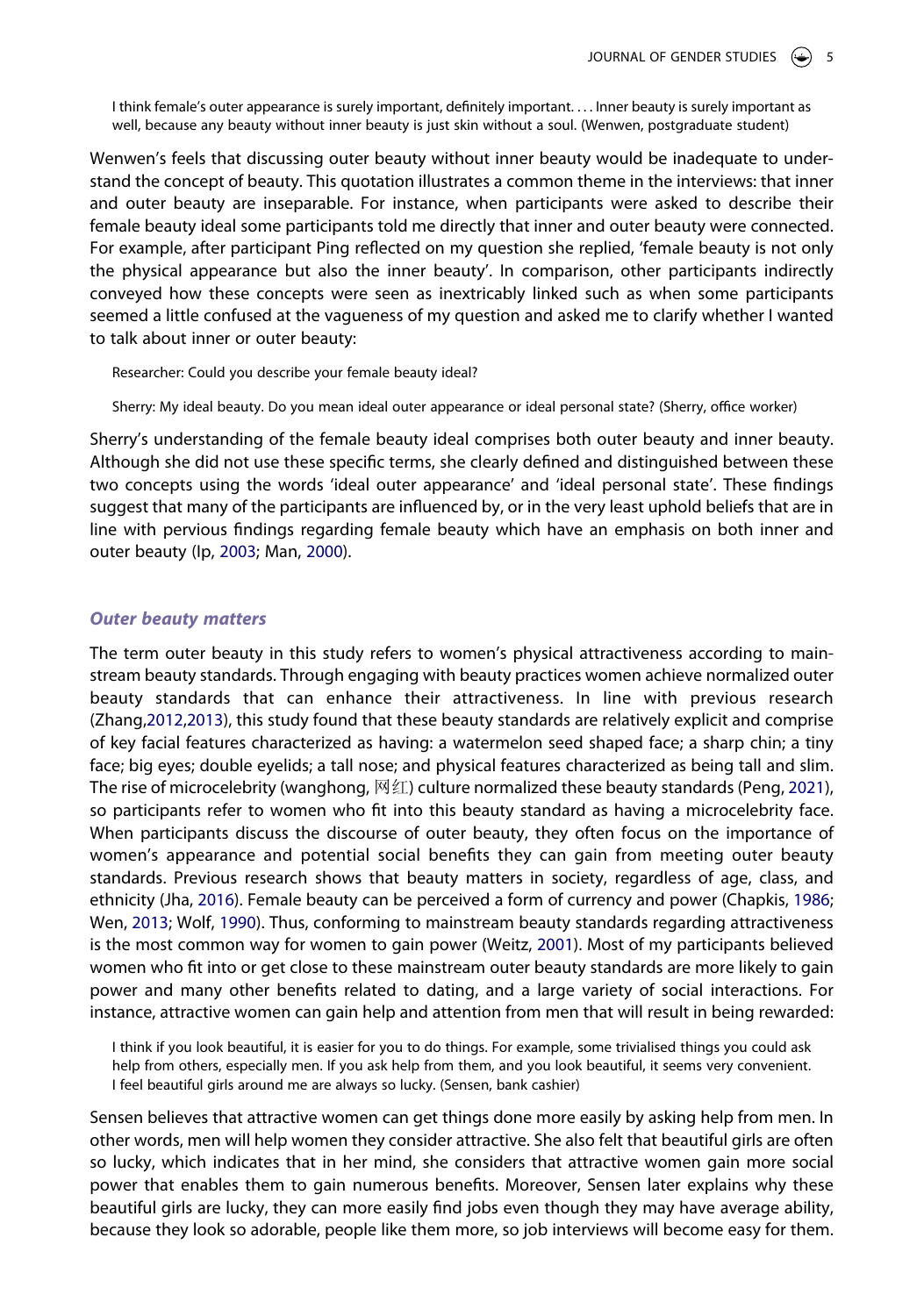Sensen believes that attractive women not only benefit from receiving help concerning trivial matters, but also gain advantage in important social events such as in job interviews. Moreover, there are many other forms of power that can be gained. For example, heterosexual women gain social power in the dating or marriage market through being attractive or engaging with beauty practices:

Appearance is very important for women, especially from a man's perspective. Men think it is very important . . . When they think of a girl, the first thing they consider is, "you [girl] have to make me think you are good-looking, so that I will give you the possibility of [a romantic relationship] development with you, and then I will make friends with you" (Deer, office worker).

Deer thought that heterosexual women who have an attractive appearance will be rewarded with more easily being able to secure romantic partners. Deer explained that when men think of dating a girl, the first thing they pay attention to is women's outer beauty. This idea of men evaluating women's qualities according to women's appearance is a viewpoint commonly shared by many participants. These extracts also reveal the power dynamic between men and women whereby engaging in beauty practices enables women to gain help from men, as well as 'succeed' in the dating market. Furthermore, participant Xiaohui felt that the reason why she cannot attract any men is because her appearance is not good-looking. Xiaohui believed that her physical appearance is not very attractive, and later explained that one of her motivations to engage with beauty practices is to improve her looks, and thus to increase her chance to find a boyfriend. She explained how she wants to engage with beauty practices to improve her outer beauty by using makeup, dressing up, working on her facial expressions and posture. Her idea that women who engage with beauty practices can become attractive thereby gaining power in society fits well with feminist ideas of 'empowerment' which focus on individuals' feelings. For instance, many feminists argue that women are not passive victims and that beauty practices can be empowering (Arthurs & Grimshaw, [1999;](#page-11-2) Davis, [1991](#page-11-4); Frost, [1999\)](#page-12-6), because women can solve their life problems and take control of their life by becoming attractive through engaging with beauty practices. My findings confirm Davis ([1991](#page-11-4)) criticism of the 'cultural dupe' approach to feminine beauty; she argues that women who are willing to engage in beauty practices such as cosmetic surgery may be aware of the oppression of normalized feminine beauty yet may consciously choose this behaviour as a solution to the personal problems associated with women's appearance. For instance, by engaging with beauty practices, their altered appearance enables them to fit into patriarchal beauty ideologies and gain 'power'. I acknowledge my participants' 'feeling' of empowerment. Yet arguably, the act of conforming to patriarchal values would actually be disempowering.

Most participants expressed an awareness of social expectations regarding women's appearance and beauty norms in current Chinese society. They actively choose to engage with beauty practices as a way of gaining social benefits and 'empowerment' therefore accommodating outer beauty standards. Although it might be argued that women are 'empowered' through engaging with outer beauty practices, this interpretation is limiting. Improving outer beauty is like a double edged sword, although women can seek power through these strategies, women who pay too much attention to their appearance could be perceived as utilizing beauty practices that are 'time wasting, expensive and painful to self-esteem' which also limits a women's physical and psychosocial freedom (Jeffreys, [2015,](#page-12-31) p. 6). The 'empowerment' gained though outer beauty strategies are not reliable as they rely mostly on male's help and attention to get some benefit. Participants were also critical of outer beauty standards and the benefits derived from conforming to them which will be discussed later in this article.

<span id="page-6-0"></span>Moreover, it might also be argued that women are empowered through choice, whether to engage with outer beauty practices or not, women exert their personal autonomy. However we cannot overstate women's agency by focussing on their choice, as their choices are constructed by the social and cultural environment where maybe they 'choose to conform' (Stuart & Donaghue, [2011\)](#page-12-10). Indeed, in terms of the Chinese context, with the rapid development of the beauty industry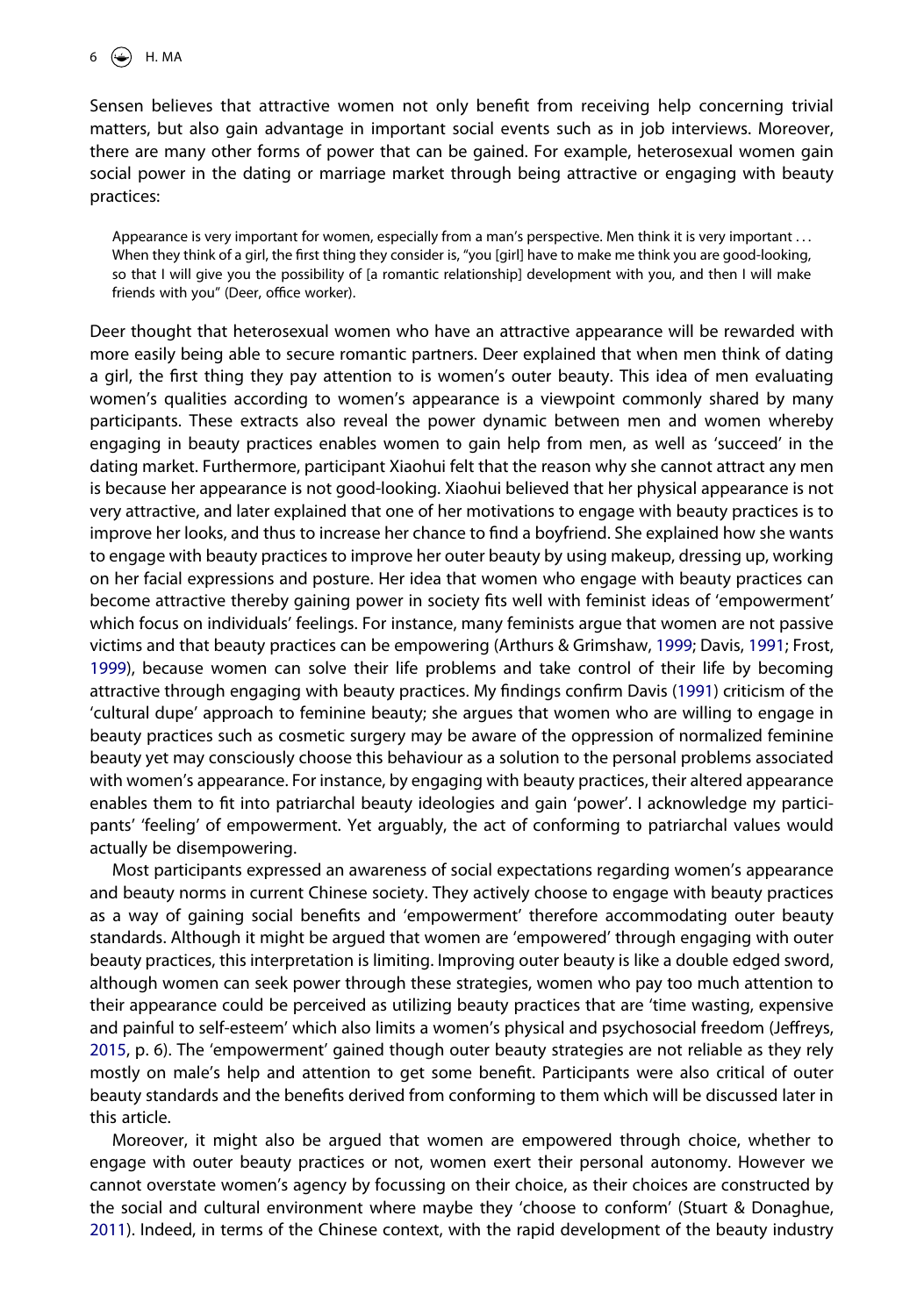<span id="page-7-0"></span>which followed the economic reform, social attitudes towards beauty have changed. The naturalized gender ideology in Mao's era (1949–1979) has been replaced with beauty standards that are aligned with state interest such as developing the economy and growth of the beauty industry where promoting beauty ideals has become an important means to sell commodities (Johansson, [1998\)](#page-12-32). As Xu and Feiner ([2007](#page-13-0)) argue, the beauty industry encourages the objectification of women, and it promotes Anglo-European aesthetics which is a way to develop neoliberalism. Female Chinese consumers therefore play an important role in contributing to the economic growth where clothing and cosmetics are at the top of their shopping lists (Ni, [2012\)](#page-12-33).This social construction of beauty culture is the combination of business logic, state policy and media influence. As a result, "The individual female body has become the site of extracting value and entrepreneurial capital, and an infrastructure for sustaining the neoliberal economy and social stability (Yang, [2017](#page-13-2), p. 130).

<span id="page-7-1"></span>Importantly, the emphasis on outer beauty strategy is not very sustainable for women due to ageing, for as women age it becomes more difficult to conform to beauty standards. This may, in part explain why many participants believed that cultivating inner beauty is more important. They realize that in contrast to the 'power' of outer beauty, inner beauty does not fade and instead can continually be developed whilst ageing. Next, I will the discuss some of the reasons why participants value inner beauty more and how although inner beauty discourse may combat women's issues such as sexual objectification, it might also be perceived as another way to discipline women.

# *Inner beauty is more important than outer beauty*

Through focusing on participants' discourse of inner beauty, my analysis revealed a complex relationship between inner and outer dimensions here. Most of my participants expressed a preference towards inner beauty over outer beauty especially if there was a perceived disjuncture between the two. Although participants place a higher value on inner beauty, they do not feel that inner and outer beauty are in polarized position. Instead, they are both seen as necessary in order to be completely 'beautiful':

For the mainstream beauty standards, it may be that there is a template for this beauty. Every woman can come close to this template, but in fact it is not really beautiful. Because this is the beauty on the outside, there is no beauty on the inside, so I think the most important thing is the inner beauty, and their inner does not match the outer beauty (Xiaole, postgraduate student).

Xiaole is clearly aware here of the pervasive nature of mainstream outer beauty standards, but she criticizes such constructions and questions their value. She thinks that women can more easily adjust or enhance their outer beauty to come close to fitting the beauty standard template. Although women can alter their outer beauty, this does not necessarily render them 'beautiful'. She also articulates that inner and outer beauty should 'match' each other. In doing so she is expressing how each should be 'balanced': both need to be developed equally because if a woman only develops outer beauty without inner beauty, or inner beauty without outer beauty, she is not completely 'beautiful'.

Many of the women in this study expressed that inner beauty was more important to them than outer beauty which hasn't been discussed much in previous academic literature. It is possible that these findings are a result of interview performativity. The opinions participants expressed during the interviews could be different to what they actually believe or how they behave outside of the context of these interviews. It may also be possible that their responses are based on a feeling that they don't want to be perceived as being 'shallow' and 'superficial' which is why they emphasize the importance of inner beauty. However, this study wanted to focus on their self-reported thoughts and opinions.

The emphasis participants put on inner beauty might be attributed to the fact that this sample comprised of highly educated women. As a consequence of their higher education, they may have developed an insight, awareness, and critical thoughts regarding beauty culture. Moreover, during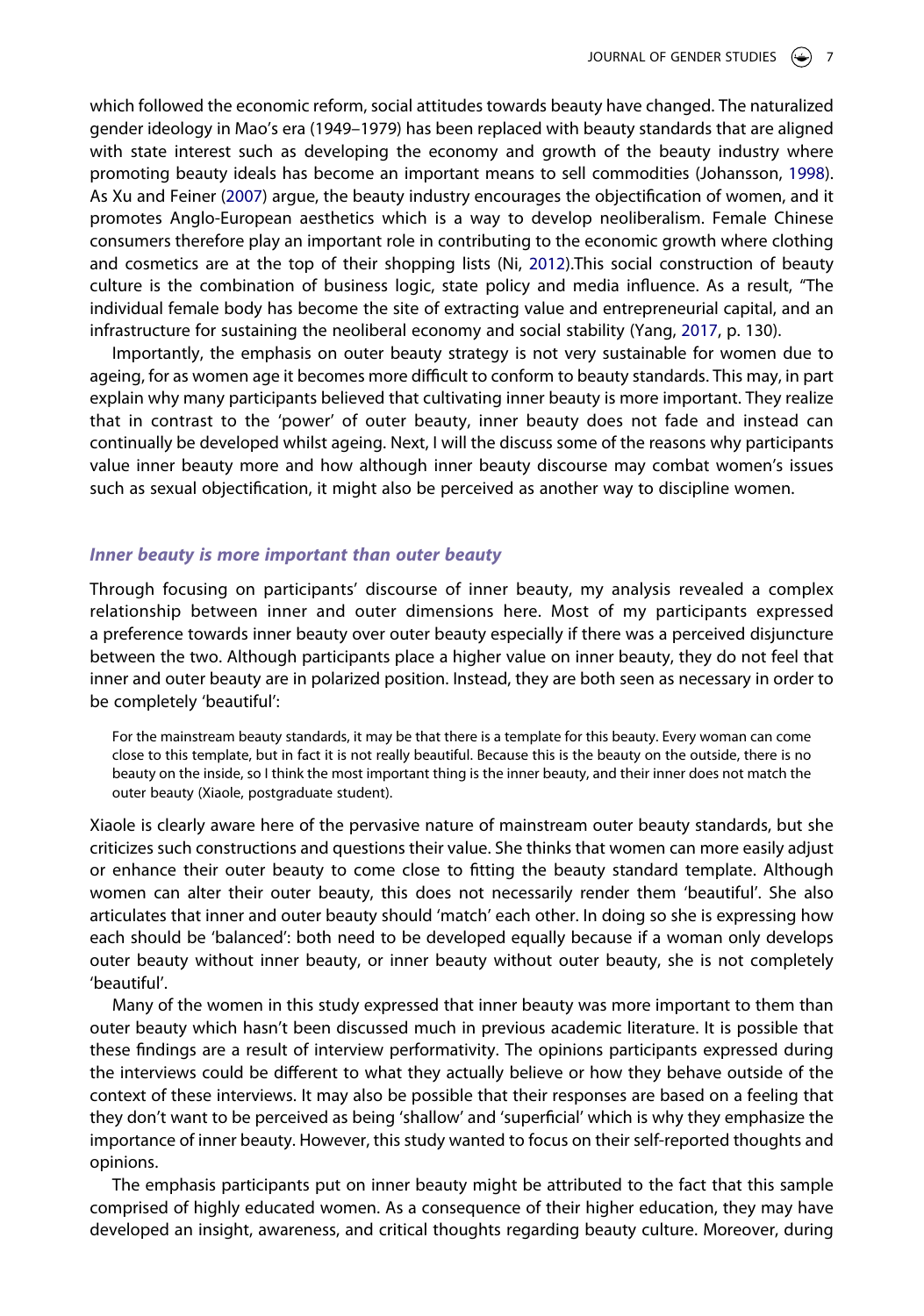<span id="page-8-1"></span>the interviews, many participants mentioned feminist-related issues in China. It was evident that the rise of feminism has had an impact on educated young women's understanding of beauty. For example, according to objectification theory, women tend to internalize an observer's view to evaluate their physical selves as 'women's bodies are looked at, evaluated, and always potentially objectified' (Fredrickson & Roberts, [1997,](#page-12-34) p. 175). But my participants were aware of male's preference towards women's appearance, yet they attempt to develop the notion of inner beauty to resist how males define women's attractiveness. Most participants avoided purely focussing on outer beauty when judging another women's appearance, however they did judge each other within the context of inner and outer beauty.

There were two main factors that contributed to their opinion that inner beauty was more important. Firstly, these participants had a critical awareness of the beauty industry and media, so it could be argued that they develop inner beauty is a way to resist the dominant media discourse on female outer beauty. Since the economic reform, the beauty industry in China has rapidly increased and contributes significantly to China's economic development. It is therefore in the media's interest to align itself with political agendas whilst gaining financial benefit. As such, promoting beauty ideals have become an important means to develop the beauty industry and to sell beauty related commodities through media (Johansson, [1998](#page-12-32); Xu & Feiner, [2007\)](#page-13-0). Given this, it is therefore unsurprising that Zhang's ([2012](#page-13-4)) study found that the Chinese media tends to focus on female celebrities who meet outer beauty standards. Nevertheless, my participants expressed critical opinions towards outer beauty standards in the media which they believed overemphasized outer beauty. They were consciously aware that the Chinese media tends to focus on women's physical appearance, however they were not 'passive' receivers. They actively voiced their opinions and rejected these beauty standards in the media, and at same time emphasized the importance for women to develop qualities they associate with inner beauty:

I have to admit Chaoyue Yang [Chinese female celebrity] is very pretty . . . If you do not listen to her talking, you will think she is pretty to look at, but once she started talking, I had to fast forward, I did not want to listen to her, her image has a huge discount [deduction] in my mind. How can many fans like her? Is she beautiful? I think she is not beautiful at all when these kinds of words come out of her mouth, I think she is not beautiful at all. The way she talks is a very poor quality. (Simona, postgraduate student)

This quote shows that Simona recognized how Chaoyue represents a mainstream beauty standard in the media, but she does not think Chaoyue is beautiful because she lacks inner beauty. She uses the Chinese words *dazhe* [打折] which can be directly translated into English as a form of 'discount'. This word *dazhe* is used interestingly in this context because it can be understood that women's beauty can be quantified and given a value that is measured by a number: that is why it can be discounted so that the overall value is diminished. It also shows that a lack of inner beauty is problematic for women because if they only look good or pretty without 'good' personal qualities, their outer beauty may be nullified. This is in line with existing research that found similar sentiments expressed by women in Japan. Darling-Wolf's [\(2004\)](#page-11-12) found that Japanese women often criticized the media's focus on women's appearance rather than inner beauty regarding beauty standards represented in the media. Moreover, Simona uses inner beauty to measure and judge other women shows that inner beauty has become a tool to discipline and regulate women.

<span id="page-8-0"></span>Secondly, many participants had the foresight to realize that their outer beauty will fade overtime and they were aware of how the beauty system works. To develop inner beauty is a way to combat patriarchal values on female beauty which tend to focus on outer beauty and enable them to feel 'beautiful' even when they are ageing. Although my participants all identified that having outer beauty could enable them to gain power, they also realize that this power isn't stable and is fragile because this form of power is gained mostly from men's favour. The power they gained through outer beauty strategies can also be considered as a form of subordination within patriarchal society (Dworkin, [1974](#page-12-4); Jeffreys, [2015\)](#page-12-31). On the one hand, they gain power through engaging with beauty practices to conform to mainstream beauty standards yet on the other hand, they are aware how this form of power is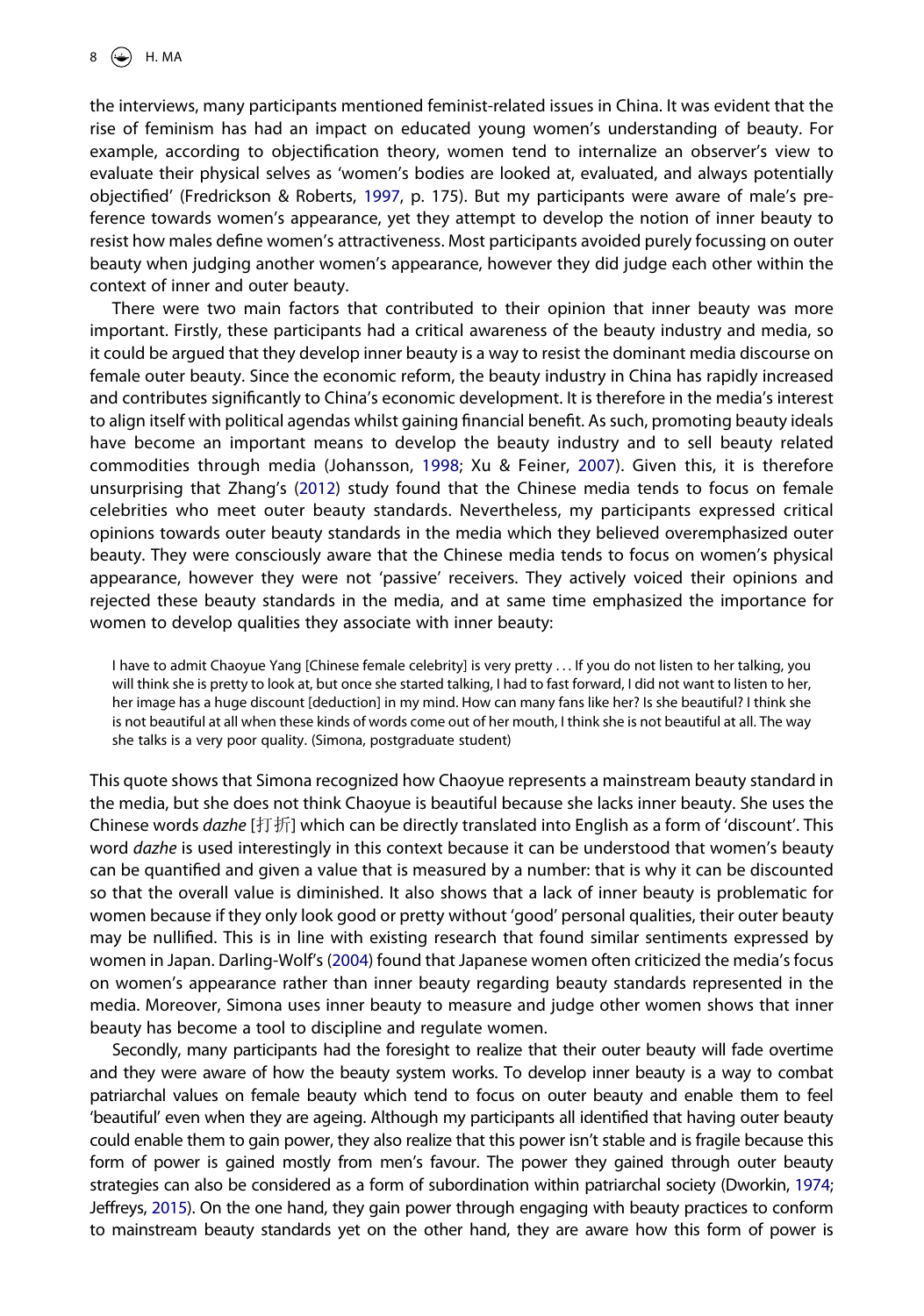temporary and will fade as they age. For example, participant Deer expressed young women's situation regarding beauty, that when they age, they will lose their 'gender and age bonus' (xingbie he nianling hongli, 性别和年龄红利). She is referring here to the idea that when women are younger, they can gain more social power and benefits by being or looking youthful and beautiful, but this becomes harder and diminishes as women age. These benefits are very relevant to mating opportunities, and more specifically, heterosexual women finding a male partner. However, when women inevitably age, they will become stigmatized as no longer being valuable or physically attractive and beautiful. Thus, outer beauty strategies have a limited duration for women and create more stress, especially for women over 30 years old. For instance, Participants Deer explains her feeling towards being young and beautiful:

If a person who praises me says that you are so beautiful today. I will feel that it is a burden, and it rests on me which keeps me going. But I have a baggage that I cannot put up with, which makes me feel this way. So, I was thinking that many girls were given such a compliment when they were young, and it should be said that such a compliment is like sugar water. After they drink too much, they will be thirsty for more and more. You will always feel that you are not putting enough effort into your appearance and live a more and more twisted life. I think it may not be a good thing to continue thinking like this . . . If you lose the age bonus and the gender bonus, you may come back and see it as a poison (Deer, office worker).

Deer used the word 'poison' as way to suggest that society's encouragement of young women to focus on their outer beauty is unhealthy, as women will eventually get old and therefore become unattractive according to mainstream beauty standards. Then, all their hard work on their appearance and efforts to master beauty practices will be gone without any recognition. She realizes that ageing is something she cannot control, but developing inner beauty is something that she can take control of, and which can improve as she ages. Later, she explains her regret that she could have used her time to develop inner beauty which is more useful and long lasting instead of having engaged with outer beauty practices.

Moreover, many participants want to pursue developing their inner beauty which will enable them to feel beautiful even when they are getting older. For example, Simona expressed an admiration towards her female professor who is in her 50s saying that she thinks the professor has *qizhi* (气质) so is very beautiful, even in her old age. Simona is inspired to improve her inner beauty, so as she ages, she is still able to feel 'beautiful'. Q*izhi* is a term that predominantly applies only to females not males and embodies both inner and outer beauty qualities. Zhang [\(2013\)](#page-13-6) defined *qizhi*  through three themes: firstly, *qizhi* could be understood as a positive impression that women give others; secondly, *qizhi* is not only linked with positive personality traits such as confidence, being cultured, and dignified but also with elegant postures; and thirdly, *qizhi* can be conveyed through one's outer appearance. As Butler [\(1990\)](#page-11-13) famously argues, gender is socially constructed and fluid: it can be learnt and performed through social activities. In this regard, *qizhi* is closely linked with gender identity and performance of being a 'woman'.

<span id="page-9-0"></span>Overall, from the participants' perspective they feel that cultivating inner beauty is empowering and liberating, however it might be a trap for these young women. The discourse of inner beauty could not be pinned down and was not value free. This vagueness of inner beauty could mean that it can be manipulated by the dominant discourses of the beauty industry, state interest and patriarchal values which is discussed in the next section.

## *The discourse on inner beauty*

Unlike inner beauty in traditional Confucian teachings that emphasized chastity, obedience and filial piety, this study found the discourse of inner beauty was individualistic and sometimes vague so there is no unified answer about what inner beauty is. Many participants referred to personal qualities and characteristics when talking about inner beauty: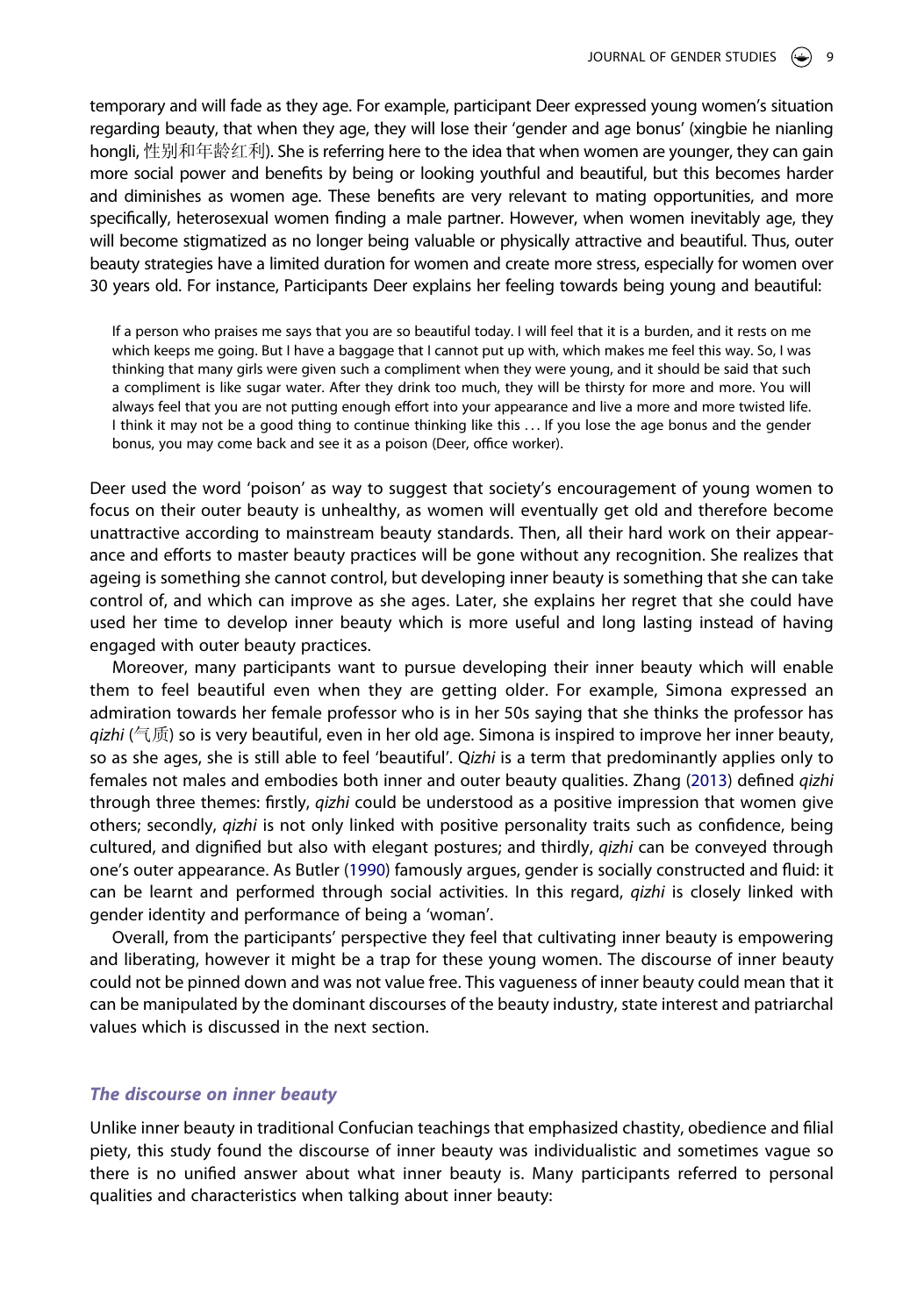When it comes to beauty, it is easy for people to think of outer beauty. If I do my hair or put on makeup, these can all be counted as improving beauty. In fact, what I want to improve more is my inner beauty, the feeling I give to others, specifically the feeling of my image to others. For example, if I go to help some people, such as adopting or donating stray cats . . . (Xiaokong, insurance saleswoman)

<span id="page-10-0"></span>Furthermore, through analysing participants narrative it was found that inner beauty discourse is not value free and reflects complex ideologies that are a combination of traditional Chinese patriarchal social values and contemporary neoliberalist values. On the one hand, some participants feel the obligation to be a xianqilianmu (a virtuous wife and good mother), this term is linked with women who desire to be 'gentle, considerate, playful and who took care of everything' (Evans, [2002](#page-12-35)). On the other hand, they are eager to pursue their career and to be financially independent modern women. For example, Huanhuan expresses an inner beauty dilemma of what women should be:

Now the public opinion is very divided, saying either that a women's career is particularly strong, and she doesn't need a family, or like many other people say that you are a little woman (xiaonvren, 小女人) who pays attention to the family (Huanhuan, postgraduate).

The term 'little woman' is linked with feminine women who are gentle and soft. Huanhuan's narrative shows how young women are now living in an era where different ideals exist in society in the name of inner beauty. In order to become 'beautiful', many participants desire to achieve both standards. For example, participant Xiaojiu is grappling with the idea that she can be both, she still alludes to the difficulties of doing so. She is faced with the dilemma that if she focuses on her career, she will be criticized for not paying enough attention to her family and/or be perceived as a 'leftover' woman, but if she pays a lot of attention to her family she will be regarded as not being successful, not being independent, and weak because of her reliance on men. The inner beauty discourse illustrates state interest, by turning young women into 'successful' neoliberal subjects who are financially independent, whilst also maintaining a patriarchal structure to keep women in traditional gender roles in society. The finding shows that inner beauty discourse can be manipulated according to state and economic interest, which might explain why the discourse of inner beauty cannot be pinned down – so it is malleable enough to change according to state or market needs. As a result, inner beauty can be seen as a tool to discipline Chinese young women. Although my participants value inner beauty more, as way to empower themselves, due to the complexity of inner beauty discourse it does not necessarily function to liberate and empower young women.

# **Conclusion**

There are limitations to this study in so far as the sample was relatively small and the demography of the group quite homogenous: all were heterosexual, and of a similar age, socioeconomic status and were all highly educated. Nevertheless, this study offers significant findings that gain an in-depth understanding of how this group of young Chinese women understand and define female beauty. According to this data, inner and outer beauty are inseparable concepts within Chinese beauty culture. Participants seek power through developing their inner and outer beauty. Outer beauty strategies involve accommodating beauty standards and gender norms to gain power. However, as participants recognized that outer beauty and the social benefits gained by it lessens with age, they also seek empowerment through developing inner beauty. It is worth noting that the concepts of inner and outer beauty are not polarized: instead, women are able to adopt both inner and outer beauty strategies simultaneously. They should be balanced as lacking in one could negatively affect the overall perception of 'complete' beauty. Therefore, this study reveals that most participants believe that women should develop both their inner and outer beauty to be 'completely' beautiful. It was also shown how these young Chinese women have to negotiate beauty discourse that impacts their lives. Although participants believe inner and outer beauty are both important, they value the former more. There are two major reasons that can explain why they put an emphasis on inner beauty: firstly, it is a way to reject the mainstream focus on women's outer beauty standards and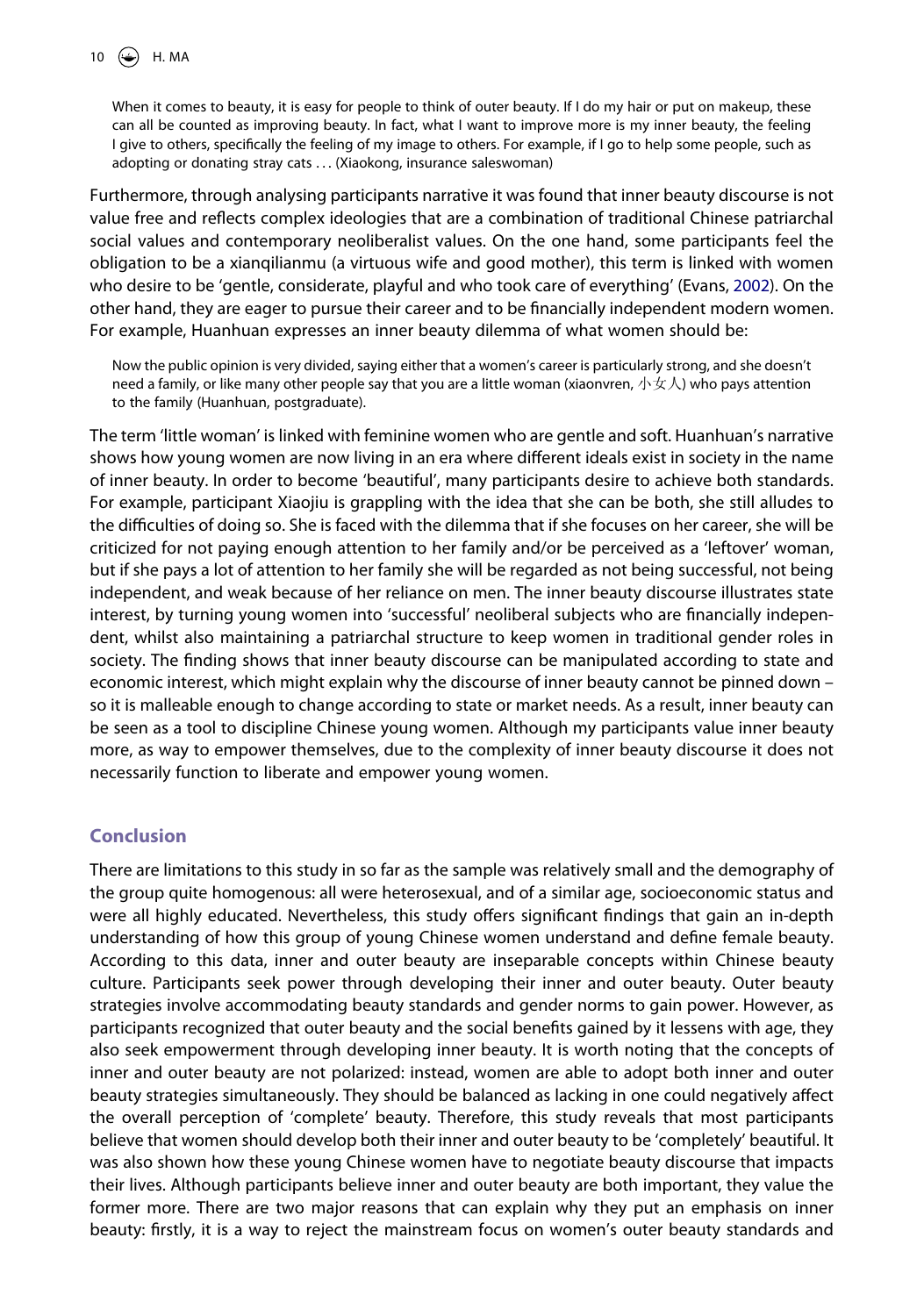resists male's dominant discourse on female beauty and secondly, it is a way for women to continue being 'beautiful' as they age, and aspects of their outer beauty diminishes. However, inner beauty discourse is complex and is mixed with traditional gender ideology and neoliberalist values, thus, cannot be simply interpreted as empowering for young women. The vagueness of inner beauty potentially allows for it to be manipulated and influenced according to state interest, beauty industry and other dominant discourses. Lastly, this study sheds new light on young Chinese women's attitudes towards female beauty and provides a culturally grounded approach to beauty in China whilst adding to feminist understanding and debate regarding beauty culture.

### **Acknowledgments**

With sincere thanks to all my friendly and co-operative participants who shared their stories and opinions with me. I want to express my gratitude to my three supervisors and several reviewers for insightful comments on this article. I also would like to thanks to JGS editors, my colleagues, and my family for helpful supports.

#### **Disclosure statement**

No potential conflict of interest was reported by the author(s).

# **Notes on contributor**

*Hua Ma* is a PhD student in the Department of Film, Television and Media at the University of East Anglia (UEA). Her research interests lie in the areas of gender, feminism, and beauty culture. Having completed her MA at the UEA in Gender studies, she continues her MA research project into her PhD project. This project examines young Chinese women's beliefs, attitudes and motivations regarding beauty practices. Her thesis analyses and discusses its findings regarding Chinese beauty practices in relation to interdisciplinary feminist theory and debate in terms of women's agency and choice.

#### **ORCID**

Hua Ma http://orcid.org/0000-0002-2783-7252

# **References**

<span id="page-11-6"></span>Adams, R. [\(2008\)](#page-2-0). *Empowerment, participation, and social work* (4th ed.). Basingstoke: Palgrave Macmillan.

<span id="page-11-2"></span>Arthurs, J., & Grimshaw, J. ([1999](#page-2-1)). *Women's bodies: Discipline and transgression*. London and New York: Cassell.

- <span id="page-11-0"></span>Baidu Marketing Centre. ([2020](#page-2-2)). 百度营销:2020 百度美妆行业研究 - 人群篇 [Baidu marketing: 2020 Baidu beauty industry research-crowd chapter]. <http://www.199it.com/archives/1149094.html>
- <span id="page-11-5"></span>Banet-Weiser, S. [\(2015\)](#page-2-3). "Confidence you can carry!": Girls in crisis and the market for girls' empowerment organizations. *Continuum*, *29*(2), 182–193.

<span id="page-11-7"></span>Bartky, S. L. [\(1997\)](#page-2-4). Foucault, femininity and the modernization of patriarchal power. In K. Conboy, N. Medina, & S. Stanbury (Eds.), *Writing on the body: Female embodiment and feminist theory* (pp. 129–154). New York: Columbia University Press.

<span id="page-11-8"></span>Bordo, S. [\(2003\)](#page-2-4). *Unbearable weight: Feminism, western culture, and the body*. Berkeley: University of California Press.

<span id="page-11-9"></span>Braun, V. [\(2009\)](#page-2-5). The women are doing it for themselves": The rhetoric of choice and agency around female genital "cosmetic surgery. *Australian Feminist Studies*, *24*(60), 233–249.

<span id="page-11-13"></span>Butler, J. ([1990](#page-9-0)). *Gender trouble: Feminism and the subversion of identity*. New York: Routledge.

<span id="page-11-3"></span>Cahill, A. J. [\(2003\)](#page-2-1). Feminist pleasure and feminine beautification. *Hypatia*, *18*(4), 42–64.

<span id="page-11-1"></span>Chapkis, W. [\(1986\)](#page-2-6). *Beauty secrets: Women and the politics of appearance*. Boston: South End Press.

<span id="page-11-11"></span>Craig, M. L. ([2006](#page-3-0)). Race, beauty, and the tangled knot of a guilty pleasure. *Feminist Theory*, *7*(2), 159–177.

<span id="page-11-10"></span>Crann, S. E., Jenkins, A., Money, D. M., & O'Doherty, K. C. ([2017\)](#page-2-5). Women's genital body work: Health, hygiene and beauty practices in the production of idealized female genitalia. *Feminism and Psychology*, *27*(4), 510–529.

<span id="page-11-12"></span>Darling-Wolf, F. ([2004](#page-8-0)). Sites of attractiveness: Japanese women and westernized representations of feminine beauty. *Critical Studies in Media Communication*, *21*(4), 325–345.

<span id="page-11-4"></span>Davis, K. [\(1991\)](#page-2-7). Remaking the She-Devil: A critical look at feminist approaches to beauty. *Hypatia*, *6*(2), 21–43.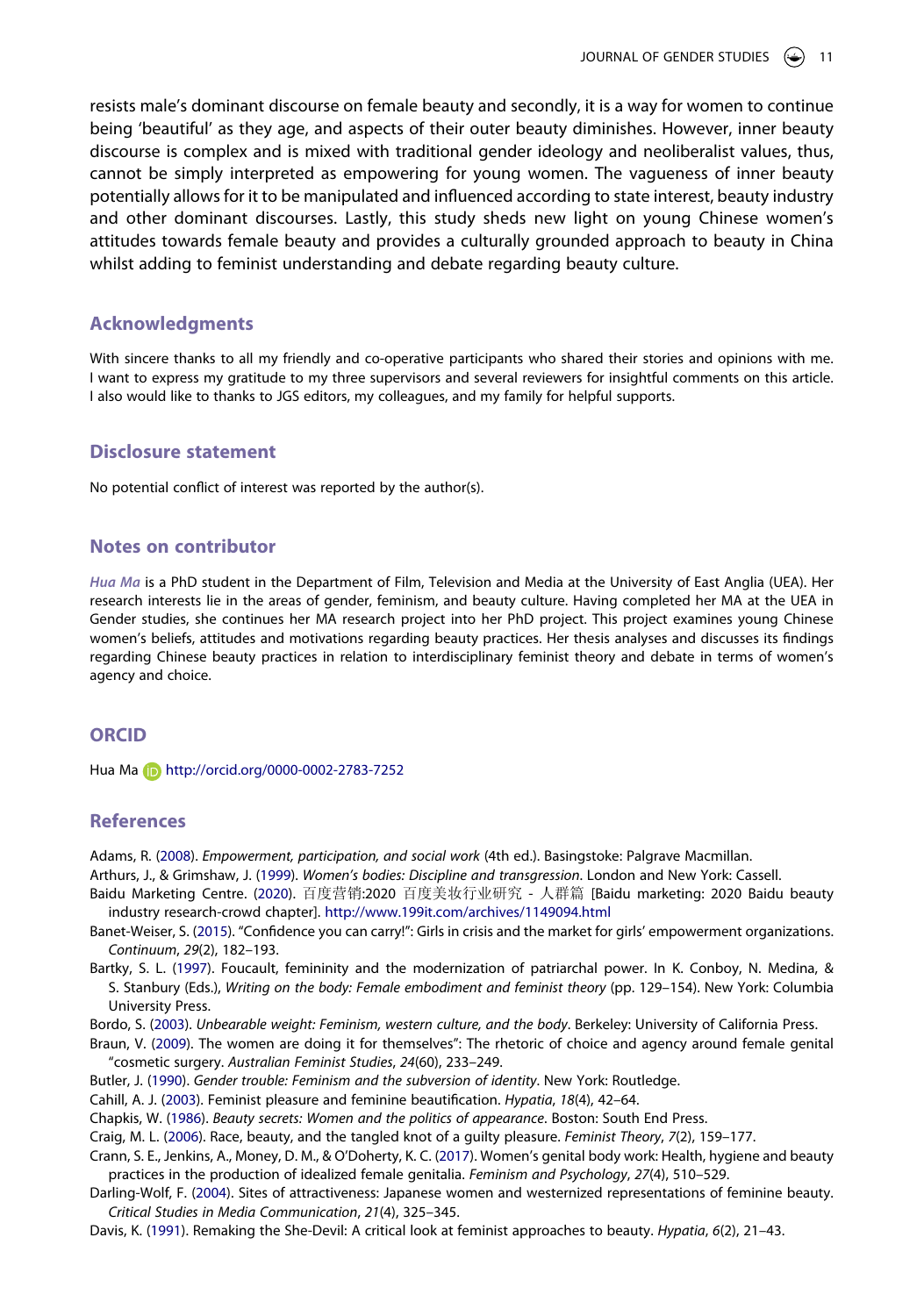- 12  $\bigodot$  H. MA
- <span id="page-12-1"></span>Du, H. (2015, March 29). 人民日报:整形美容折射时代浮躁, "看脸时代"看什么? [People's Daily: Plastic surgery reflects impetuous times, what to look at "the era of face-judging"]. People's Daily. [http://opinion.people.com.cn/n/2015/](http://opinion.people.com.cn/n/2015/0320/c1003-26721952.html) [0320/c1003-26721952.html](http://opinion.people.com.cn/n/2015/0320/c1003-26721952.html)

<span id="page-12-4"></span>Dworkin, A. [\(1974\)](#page-2-8). *Woman hating*. New York: Dutton.

<span id="page-12-21"></span>Evans, H. ([2001\)](#page-3-1). What Colour is Beautiful Hair? *Figurationen*, *2*(2), 117–132.

<span id="page-12-35"></span>Evans, H. [\(2002](#page-10-0)). Past, perfect or imperfect: Changing images of the ideal wife. In S. Brownell & J. N. Wasserstrom (Eds.), *Chinese Femininities/ Chinese Masculinities* (pp. 335–360). Berkeley: University of California Press.

<span id="page-12-34"></span>Fredrickson, B. L., & Roberts, T.-A. ([1997](#page-8-1)). Objectification theory: Toward understanding women's lived experiences and mental health risks. *Psychology of Women Quarterly*, *21*(1997), 1787–1791.

<span id="page-12-6"></span>Frost, L. ([1999](#page-2-7)). Doing looks: Women, appearance and mental health. In J. Arthurs & G. Jean (Eds.), *Women's bodies: Discipline and transgression* (pp. 117–136). London: Cassell.

<span id="page-12-11"></span><span id="page-12-9"></span>Gill, R. ([2007](#page-2-9)). Postfeminist media culture: Elements of a sensibility. *European Journal of Cultural Studies*, *10*(2), 147–166. Gill, R., & Orgad, S. ([2015](#page-3-2)). The confidence cult(ure). *Australian Feminist Studies*, *30*(86), 324–344.

<span id="page-12-0"></span>Gilmartin, C. K. ([1994](#page-1-0)). *Engendering China : Women, culture, and the state*. Cambridge: Harvard University Press.

- <span id="page-12-19"></span>Harden, B. G., & Chiung-Fang, C. ([2014](#page-3-3)). Fashion and freedom: A textual analysis of Chinese women from 1911 to 2011. In Y, Chen (Ed.), New modern Chinese women and gender politics: The Centennial of the end of the Qing dynasty (pp. 36–50). London: Routledge.
- <span id="page-12-27"></span>Hesse-Biber, S. N. ([2014\)](#page-4-0). *Feminist research practice: A primer* (Second edi ed.). London: Sage.
- <span id="page-12-2"></span>Ip, H. Y. [\(2003](#page-1-1)). Fashioning appearances: Feminine beauty in Chinese communist revolutionary culture. *Modern China*, *29*  (3), 329–361.
- <span id="page-12-31"></span>Jeffreys, S. ([2015](#page-6-0)). *Beauty and misogyny: Harmful cultural practices in the West women and psychology*. London: Routledge.
- <span id="page-12-13"></span>Jha, M. R. ([2016](#page-3-4)). *The global beauty industry: Colorism, racism, and the national body*. London: Routledge.
- <span id="page-12-32"></span>Johansson, P. [\(1998\)](#page-7-0). Chinese women and consumer culture: Discourses on beauty and identity in advertising and women's magazines 1985-1995 (*Doctoral dissertation*). Stockholm University]. Stockholm University Theses and Dissertations Archive. <http://urn.kb.se/resolve?urn=urn:nbn:se:su:diva-45868>
- <span id="page-12-14"></span>Listyani, R. H., Sadewo, F. X. S., & Legowo, M. ([2018](#page-3-0)). Ethno beauty: Practices of beautification among urban Muslim middle-class women in Surabaya. *Journal of Physics: Conference Series*, *953*, 1.
- <span id="page-12-20"></span>Liu, J. [\(2017](#page-3-3)). *Gender, Sexuality and Power in Chinese Companies: Beauties At Work*. London: Palgrave Macmillan.
- <span id="page-12-24"></span>Lotti, V. ([2018](#page-3-5)). The image of the beautiful woman: Beauty ideals in modern urban China. *Asien*, *147*(April), 92–104.
- <span id="page-12-22"></span>Luo, W. ([2012](#page-3-1)). Selling cosmetic surgery and beauty ideals: The female body in the web sites of Chinese hospitals. *Women's Studies in Communication*, *35*(1), 68–95.
- <span id="page-12-25"></span>Luo, W. [\(2013\)](#page-3-6). Aching for the altered body: Beauty economy and Chinese women's consumption of cosmetic surgery. *Women's Studies International Forum*, *38*, 1–10.
- <span id="page-12-18"></span>Man, E. K. W. ([2000](#page-3-7)). Female bodily aesthetics, politics, and feminine ideals of beauty in China. In P. Z, Brand (Ed.), *Beauty matters* (pp. 169–196). Bloomington: Indiana University Press.
- <span id="page-12-7"></span>McRobbie, A. ([2009](#page-2-3)). *The aftermath of feminism: Gender, culture and social change*. London: Sage.
- <span id="page-12-15"></span>Miller, L. ([2006\)](#page-3-8). *Beauty up. exploring contemporary Japanese body aesthetics*. Berkeley: University of California Press.
- <span id="page-12-33"></span>Ni, V. [\(2012\)](#page-7-1). Consumption trends and targeting china's female consumers.*China Briefing News*. [https://www.china](https://www.china-briefing.com/news/consumption-trends-and-targeting-chinas-female-consumer)[briefing.com/news/consumption-trends-and-targeting-chinas-female-consumer](https://www.china-briefing.com/news/consumption-trends-and-targeting-chinas-female-consumer)

<span id="page-12-3"></span>The Nielsen Company. ([2015](#page-2-2)). 最新 " 国民美颜大调查 " 出炉:女生日均护肤美容花费近一小时, 两成男生爱美妆 [New "Chinese beauty survey": Women spend almost an hour on applying cosmetics every day, 20% men love makeup]. <http://www.nielsen.com/cn/zh/press-room/2015/china-beauty-study.html>

<span id="page-12-26"></span>Oakley, A. ([1981](#page-4-1)). Interviewing women: A contradiction in terms. In Roberts, H (Ed.), *Doing Feminist Research* (pp. 31–61). London: Routledge and Kegan Paul.

<span id="page-12-5"></span>Orbach, S. ([1978\)](#page-2-8). *Fat is a feminist issue: How to lose weight permanently without dieting*. London: Arrow Books.

- <span id="page-12-29"></span>Peng, A. Y. ([2021](#page-5-0)). A techno-feminist analysis of beauty app development in China's high-tech industry. *Journal of Gender Studies*, *30*(5), 596–608.
- <span id="page-12-12"></span>Scharff, C. ([2016](#page-3-9)). The psychic life of Neoliberalism: Mapping the contours of entrepreneurial subjectivity. *Theory, Culture and Society*, *33*(6), 107–122.
- <span id="page-12-10"></span>Stuart, A., & Donaghue, N. [\(2011\)](#page-2-5). Choosing to conform: The discursive complexities of choice in relation to feminine beauty practices. *Feminism and Psychology*, *22*(1), 98–121.
- <span id="page-12-28"></span>Tang, N. [\(2002](#page-4-0)). Interviewer and interviewee relationships between women. *Sociology*, *36*(3), 703–721.
- <span id="page-12-8"></span>Tasker, Y., & Negra, D. ([2007\)](#page-2-10). *Interrogating postfeminism : Gender and the politics of popular culture*. London: Duke University Press.
- <span id="page-12-16"></span>Tate, S. [\(2007\)](#page-3-8). Black beauty: Shade, hair and anti-racist aesthetics. *Ethnic and Racial Studies*, *30*(2), 300–319.
- <span id="page-12-17"></span>Varghese, J. ([2017](#page-3-8)). Fair (?) & Lovely: Ideas of beauty among young migrant women in Chennai, India. *Women's Studies Journal*, *31*(1), 59–69.
- <span id="page-12-30"></span>Weitz, R. ([2001](#page-5-1)). Women and their hair: Seeking power through resistance and accommodation. *Gender and Society*, *15*  (5), 667–686.

<span id="page-12-23"></span>Wen, H. ([2013\)](#page-3-1). *Buying beauty: Cosmetic surgery in China*. Hong Kong: Hong Kong University Press.